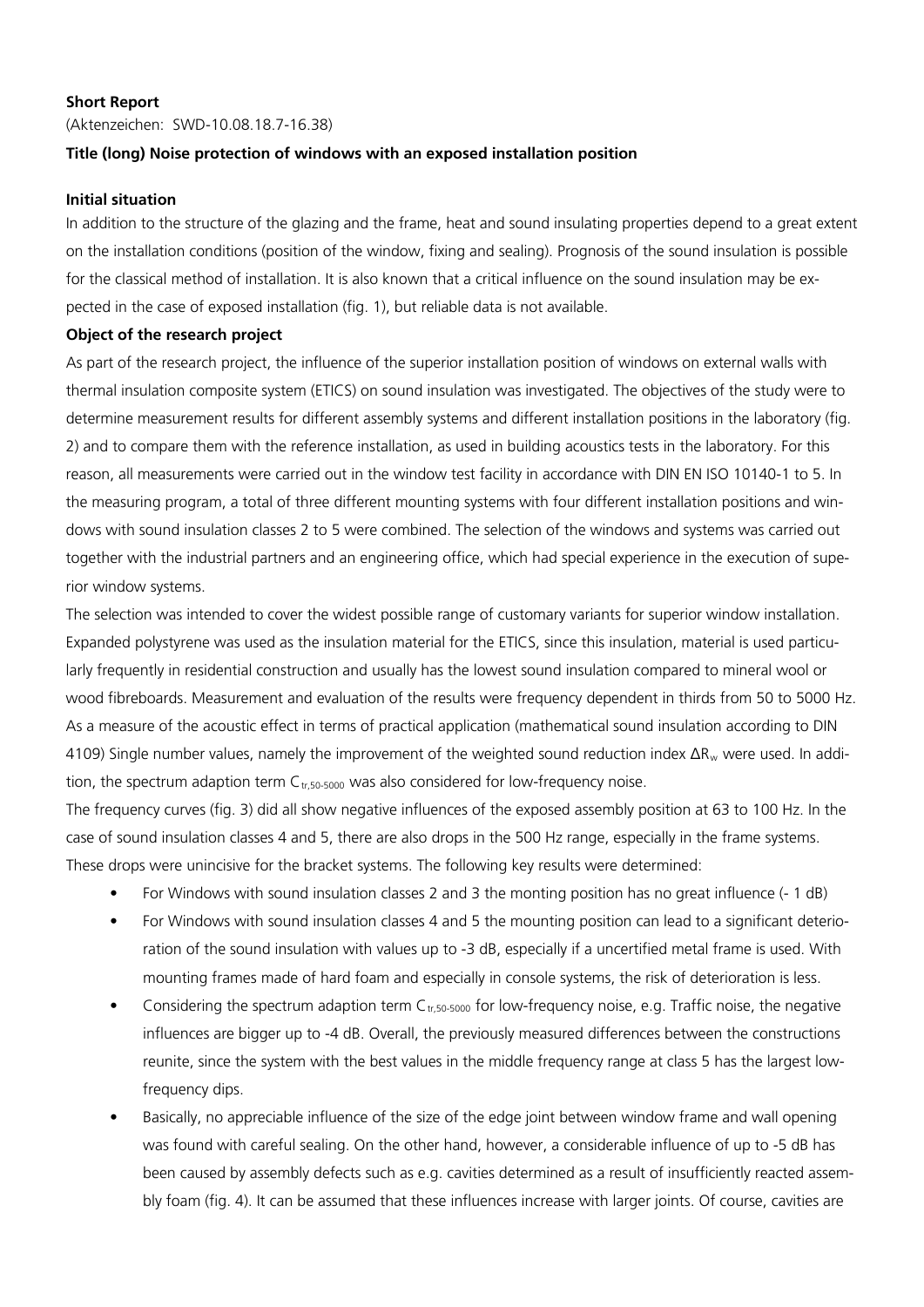to be avoided for hygrothermal reasons. For these reasons, it should always be ensured that all work is carried out according to the system-specific requirements of the manufacturer.

• The possible deteriorations can be taken into account in the case of a computational proof of sound insulation by introducing additional safety factors based on DIN 4109 (fig. 5).

# **Conclusion:**

The main goals were the determination of measurement data of common systems and the construction of a component catalog. It could be stated that the influence of **exposed** installation **positions** is lower in all systems than was feared by the results of preliminary investigations. Especially with the special systems it can be assumed with careful execution that only minimal influences with the sound protection classes 4 and 5 are to be feared. For reasons of simplicity, these can be taken into account with flat deductions of approx. 1-2 dB in the building acoustics frequency range of 100 to 3150 Hz. When using uncertified metal frames and extended frequency range higher discounts must be applied.

#### **Basic information:**

short title: exposed windows

Researchers / project management: Lutz Weber, Mark Koehler

Total costs: € 214.894,44

Amount of federal subsidy: € 134.894,44

Project duration: 01.10.2016 – 01.10.2018 (verlängert bis 31.12.2018)

#### **Figures:**



Figure 1: "02 Kurbericht vorgesetzte Fenster Bild 2.bmp" Abstract from DIN 4109-2:2016 [2] – Tabelle 5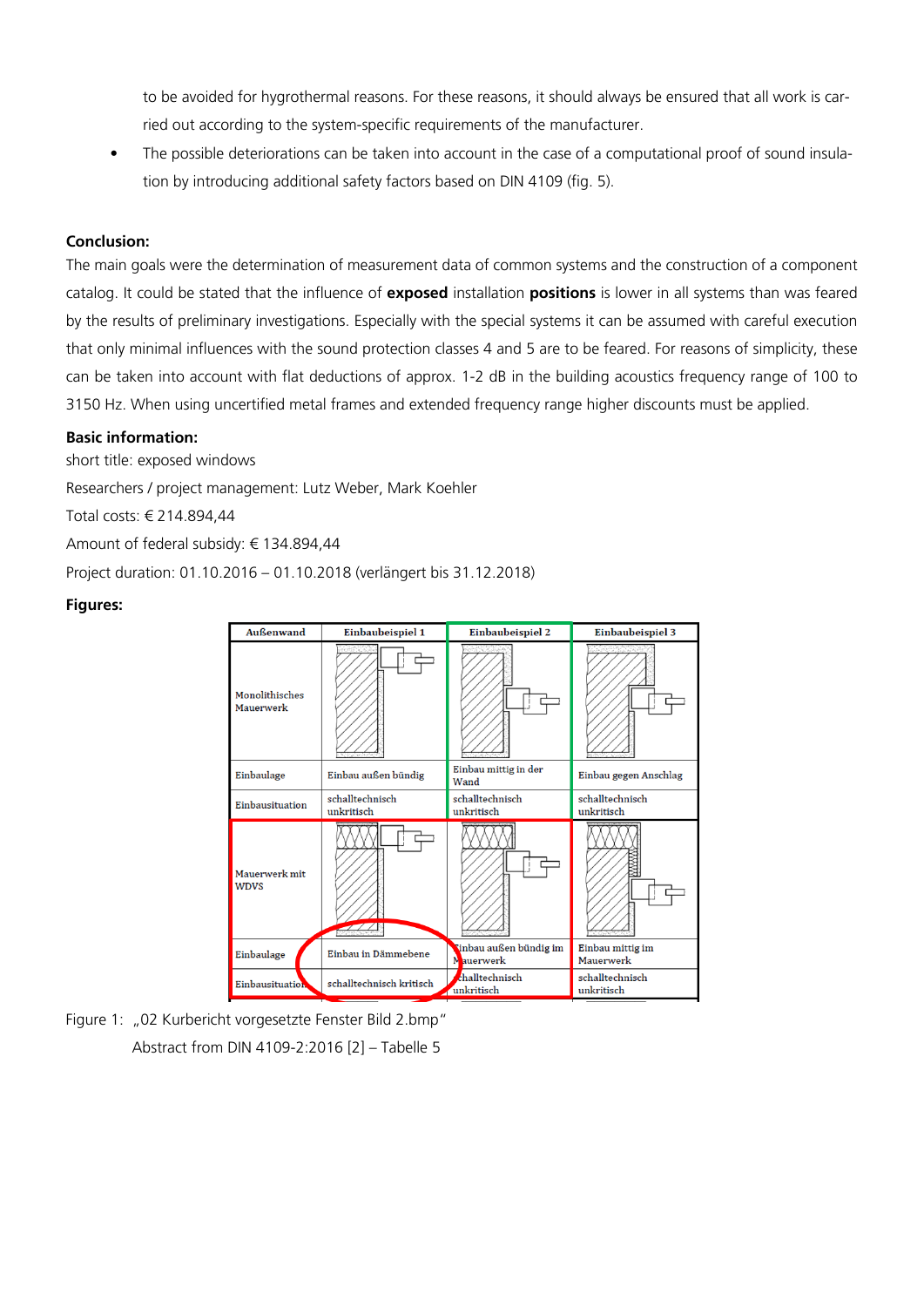

Window Positions in the wall opening